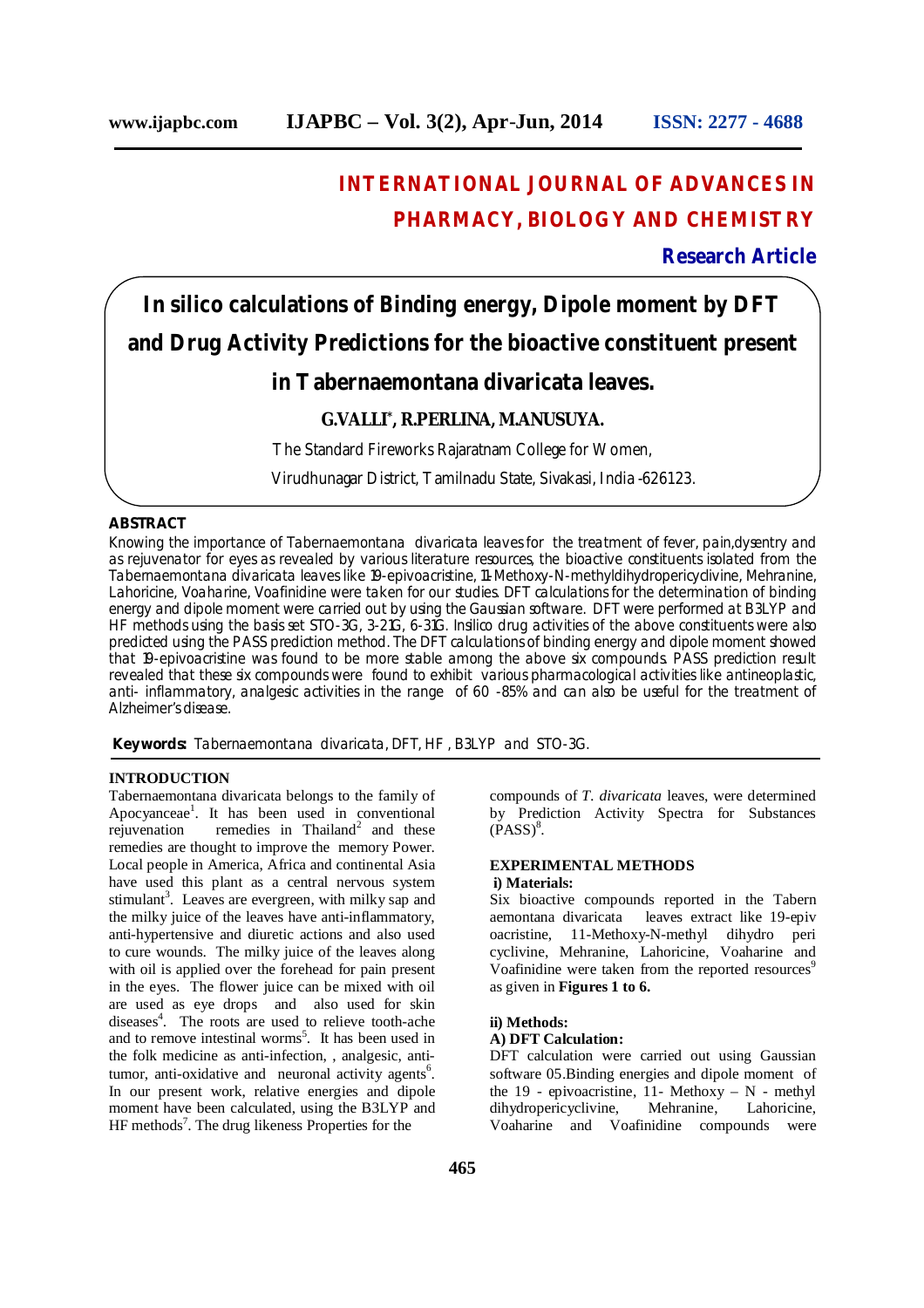calculated by B3LYP and HF methods using STO-3G, 3-21G, 6-31G basis sets $^{10}$ . For drawing the structure of these compounds Gauss View 5.0 was used.

The drawn chemical structure appeared as given in **Figure7**.

The binding energy and the dipole moment of the above six compounds predicted by by B3LYP and HF methods were given in **Tables I** to **IV**

#### **B) PASS Prediction:**

Generally the chemical compounds different types of biological activity was evaluated using PASS software, which estimates the probabilities of 900



**Figure 1: 19-epivoacristine Figure 2: Lahoricine**





types of biological activity on the basis of structural formulae of the compound with an accuracy of  $85\%$ <sup>11</sup>. The structures of the above six compounds were drawn in **chemdraw ultra10.0** as given in **Figure 8** and saved as mol files **(\*.mol)** .

PASS prediction window for prediction of bioactivity appear as given in **Figure 9**.

Various Pharmacological activities predicted for 19 epivoacristine,11- Methoxy- N- methyldihydroperi cyclivine, Mehranine, Voaharine, Lahoricine, and Voafinidine compounds using PASS were given in **Table – Va & Vb.**





 **Figure 3: Mehranine Figrue 4: Voaharine** 

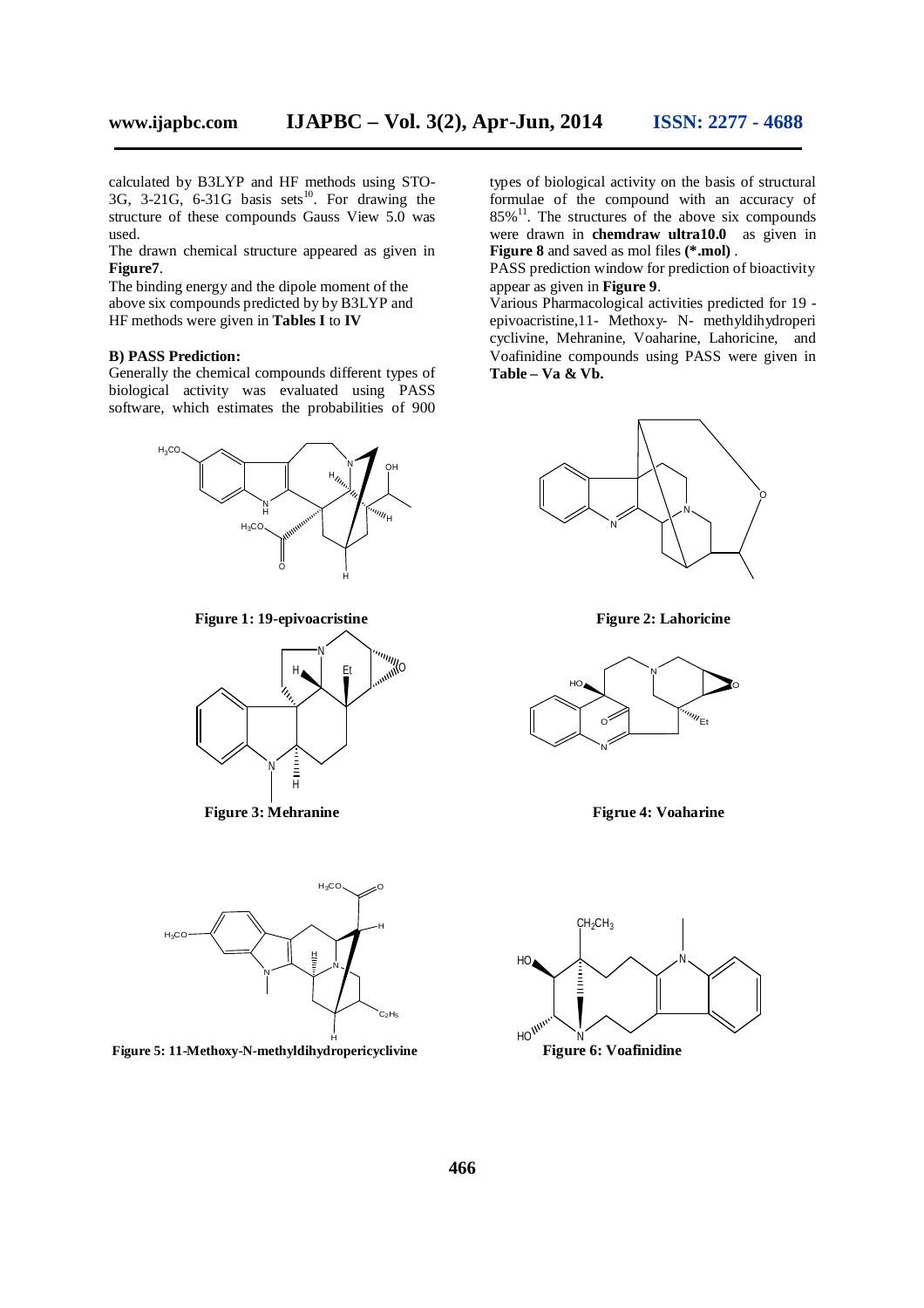

**Figure 7: Structure of 19-Epivoacristine**



**Figure 8: Structure of 19-Epivoacristine**

| Spass online - Google Se X Phttp://www.pharmaex X +<br>6 Web | www.pharmacypert.ru/passonline/predict.php                                                                      | Search with Google<br>$\frac{1}{2k}$                        |
|--------------------------------------------------------------|-----------------------------------------------------------------------------------------------------------------|-------------------------------------------------------------|
|                                                              | <b>PASS</b> online<br>anusuya amjad (Log out) Go<br>» Definition<br>» Services<br>» Home<br>» Products<br>» FAQ | $\hat{\Xi} \qquad \hat{\Xi} \qquad \hat{\Xi}$<br>» Contacts |
|                                                              | Predict new compound<br>View old results<br><b>SMLES</b><br>MOL file                                            | View/change profile<br>Marvin applet                        |
|                                                              | PharmaExpert ru @2011 - 2014 . Version 2.0 . Privacy Policy                                                     |                                                             |

**Figure 9: Pass Prediction Window**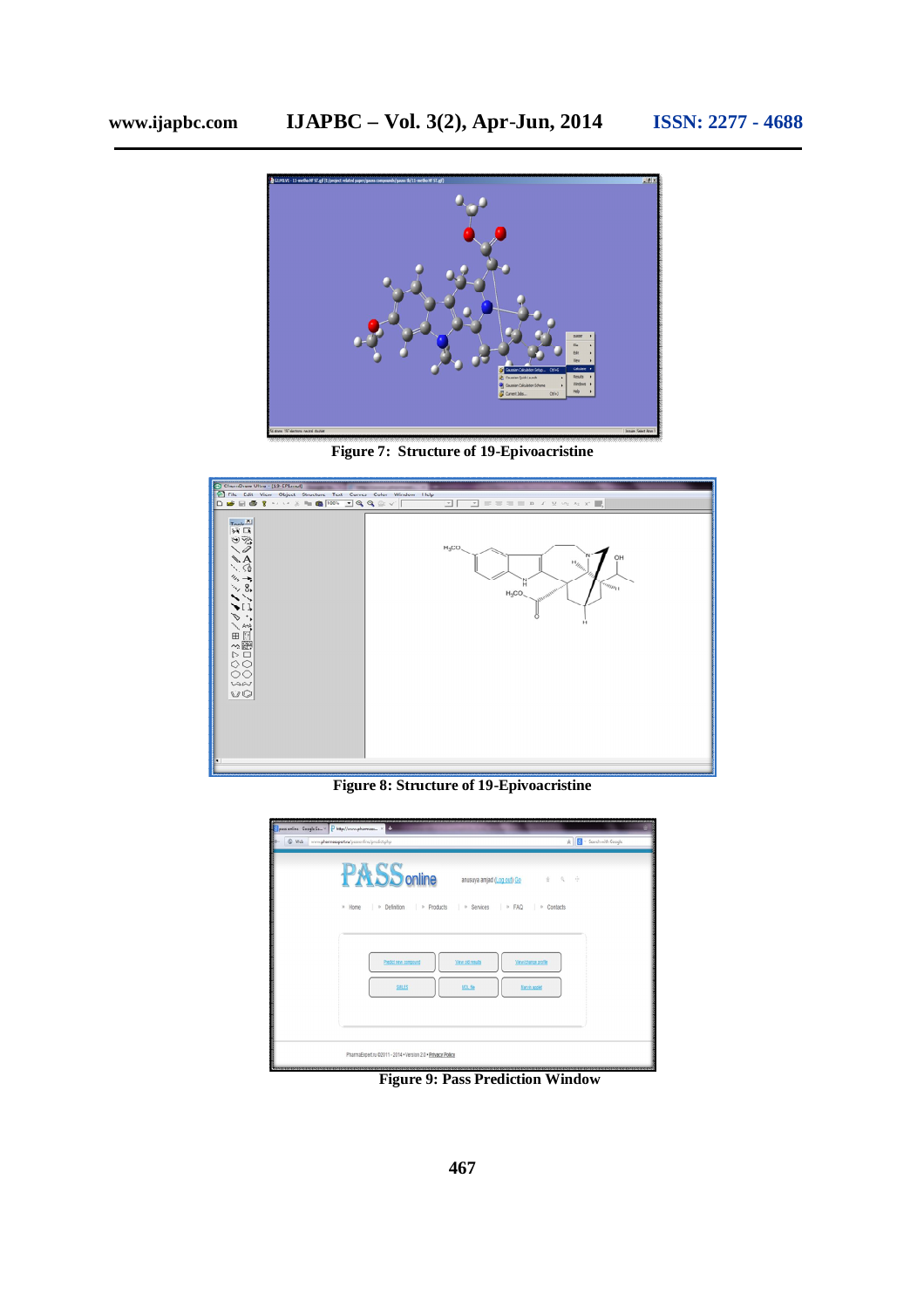| S.No           | <b>Compounds</b> | <b>Compounds Name</b>                  | <b>Basis sets</b> |             |             |
|----------------|------------------|----------------------------------------|-------------------|-------------|-------------|
|                |                  |                                        | $STO-3G$          | $3-21G$     | $6-31G$     |
|                | A                | 19-epivoacristine                      | $-1248.719$       | $-1257.848$ | $-1246.406$ |
| $\mathcal{L}$  | B                | 11-Methoxy-N-methyldihydropericylivine | $-1174.003$       | $-1182.471$ | $-1188.663$ |
| 3              | C                | Voaharine                              | $-1058.472$       | $-1066.304$ | $-1071.860$ |
| 4              | D                | Voafinidine                            | $-987.210$        | $-994.240$  | $-999.386$  |
| $\overline{5}$ | E                | Lachoricine                            | $-994.943$        | $-952.318$  |             |
| 6              | F                | Mehranine                              | $-866.891$        | $-873.742$  | $-878.353$  |

**Table – I Binding Energy (a.u.) of compounds in B3LYP**

**Table – II Dipole moment (Debye) of compounds in (B3LYP) method.**

| S.No                        | Compounds | <b>Compounds Name</b>                  | <b>Basis sets</b> |         |         |
|-----------------------------|-----------|----------------------------------------|-------------------|---------|---------|
|                             |           |                                        | $STO-3G$          | $3-21G$ | $6-31G$ |
|                             | A         | 19-epivoacristine                      | 2.5148            | 2.7710  | 2.5521  |
| $\mathcal{D}_{\mathcal{L}}$ | B         | 11-Methoxy-N-methyldihydropericylivine | 5.2483            | 10.0359 | 10.9445 |
| 3                           | C         | Voaharine                              | 8.4480            | 8.9351  | 8.8874  |
| 4                           | D         | Voafinidine                            | 5.4194            | 6.1499  |         |
| 5                           | E         | Lachoricine                            | 7.0294            | 5.5836  |         |
| 6                           | F         | Mehranine                              | 5.3805            | 5.6581  | 5.7977  |

**Table- III Binding energy (a.u.) of compounds in HF method** 

| S.No           | Compounds | <b>Compounds Name</b>                  | <b>Basis sets</b> |             |             |
|----------------|-----------|----------------------------------------|-------------------|-------------|-------------|
|                |           |                                        | $STO-3G$          | $3-21G$     | $6-31G$     |
|                | A         | 19-epivoacristine                      | $-1240.948$       | $-1249.729$ | $-1256.164$ |
| $\mathfrak{D}$ | B         | 11-Methoxy-N-methyldihydropericylivine | $-1166.745$       | $-1174.886$ | $-1180.965$ |
| $\mathcal{R}$  | C         | Voaharine                              | $-1051.779$       | $-1059.340$ | $-1064.790$ |
| 4              | D         | Voafinidine                            | $-981.081$        | $-987.776$  | $-992.770$  |
| 5              | E         | Lachoricine                            | $-938.697$        | $-945.591$  | $-950.592$  |
| 6              | F         | Mehranine                              | $-861.046$        | $-867.673$  | $-872.198$  |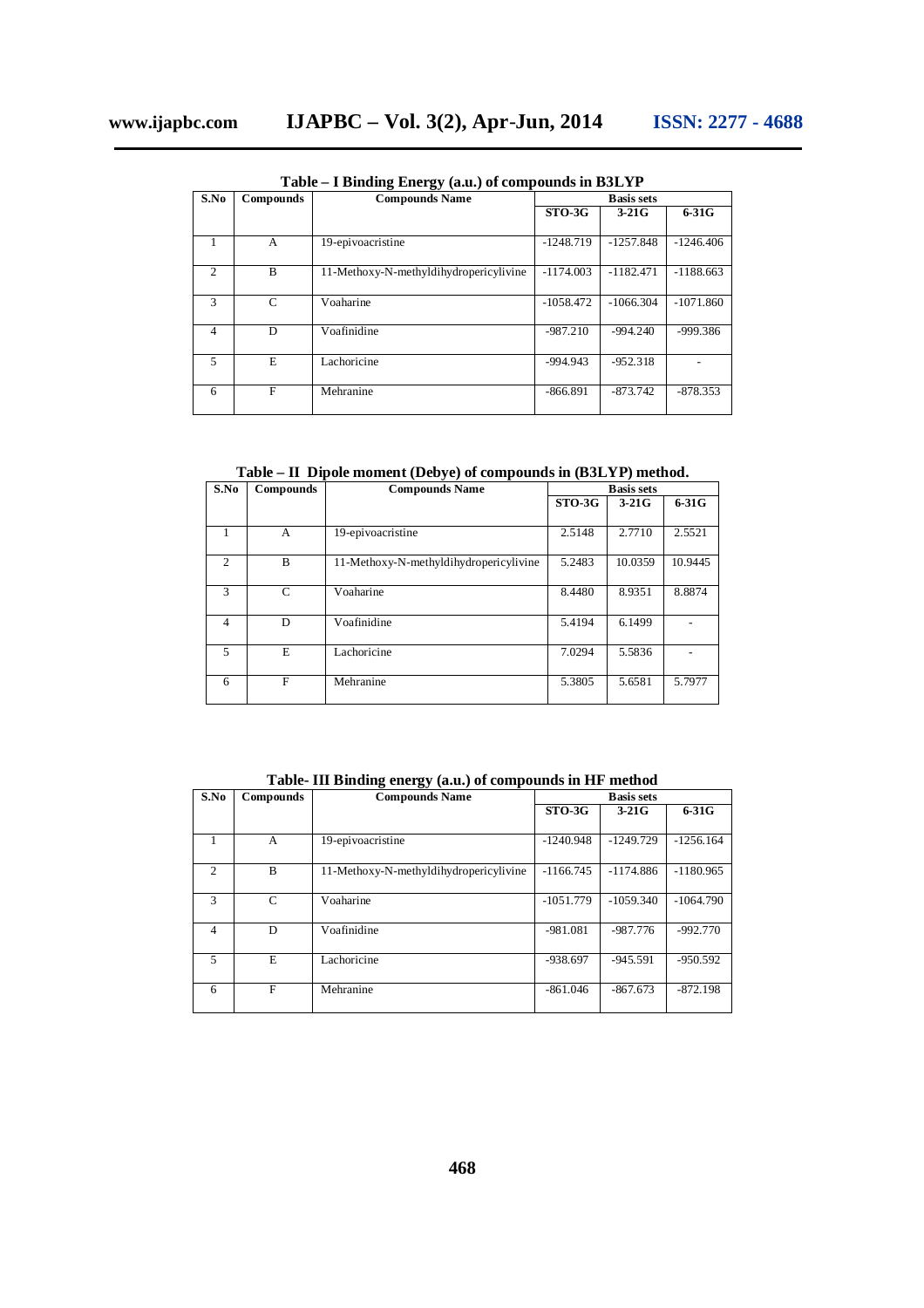| S.No           | Compounds | <b>Compounds Name</b>                  | <b>Basis sets</b> |         |         |
|----------------|-----------|----------------------------------------|-------------------|---------|---------|
|                |           |                                        | $STO-3G$          | $3-21G$ | $6-31G$ |
|                | A         | 19-epivoacristine                      | 2.9545            | 3.7142  | 3.7214  |
| $\overline{c}$ | B         | 11-Methoxy-N-methyldihydropericylivine | 10.8845           | 13.3403 | 14.2575 |
| $\mathcal{R}$  | C         | Voaharine                              | 16.2864           | 21.3888 | 21.6160 |
| $\overline{4}$ | D         | Voafinidine                            | 5.7914            | 6.9262  | 7.3614  |
| $\overline{5}$ | E         | Lachoricine                            | 9.3442            |         | 29.8524 |
| 6              | F         | Mehranine                              | 4.3699            | 5.4582  | 5.6732  |

**Table – IV Total Dipole moment (Debye) of compounds in (HF) method.**

**Table – V(a) Biological activities of the compounds predicted using PASS**

| S.NO                | Name of the compound                                                                                                                                                                                                                                                                                                                                                                                                                                                                           | Name of activity | Pa    | Pi    |
|---------------------|------------------------------------------------------------------------------------------------------------------------------------------------------------------------------------------------------------------------------------------------------------------------------------------------------------------------------------------------------------------------------------------------------------------------------------------------------------------------------------------------|------------------|-------|-------|
|                     |                                                                                                                                                                                                                                                                                                                                                                                                                                                                                                | CYP2D6 substrate | 0.789 | 0.005 |
| 1                   | 19- Epivoacristime<br>5-Hydroxy tryptamine uptake inhibitor<br>Muramoyltetrapeptide carboxy peptidase inhibitor<br>CYP2H substrate<br>Gluconate 2-dehydrogenase (acceptor) inhibitor<br>Respiratory analeptic<br>11-Methoxy-N-methyldihydropericyclivine<br>5 Hydroxytryptamine uptake inhibitor<br>Antinociceptive<br>Antineoplastic<br>Respiratory analeptic<br>Analeptic<br>Mehranine<br>CYP2D2 inhibitor<br>Prostate cancer treatment<br>Phosphatase inhibitor<br>TP53 expression enhancer | 0.690            | 0.027 |       |
|                     |                                                                                                                                                                                                                                                                                                                                                                                                                                                                                                |                  | 0.676 | 0.017 |
|                     |                                                                                                                                                                                                                                                                                                                                                                                                                                                                                                |                  | 0.840 | 0.012 |
| $\overline{2}$<br>3 |                                                                                                                                                                                                                                                                                                                                                                                                                                                                                                |                  | 0.723 | 0.044 |
|                     |                                                                                                                                                                                                                                                                                                                                                                                                                                                                                                |                  | 0.656 | 0.018 |
|                     |                                                                                                                                                                                                                                                                                                                                                                                                                                                                                                |                  | 0.609 | 0.004 |
|                     |                                                                                                                                                                                                                                                                                                                                                                                                                                                                                                |                  | 0.529 | 0.022 |
|                     |                                                                                                                                                                                                                                                                                                                                                                                                                                                                                                |                  | 0.814 | 0.010 |
|                     |                                                                                                                                                                                                                                                                                                                                                                                                                                                                                                |                  |       |       |
|                     |                                                                                                                                                                                                                                                                                                                                                                                                                                                                                                |                  | 0.704 | 0.014 |
|                     |                                                                                                                                                                                                                                                                                                                                                                                                                                                                                                |                  | 0.629 | 0.016 |
|                     |                                                                                                                                                                                                                                                                                                                                                                                                                                                                                                |                  | 0.497 | 0.020 |
|                     |                                                                                                                                                                                                                                                                                                                                                                                                                                                                                                |                  | 0.487 | 0.011 |
|                     |                                                                                                                                                                                                                                                                                                                                                                                                                                                                                                |                  | 0.548 | 0.076 |
|                     |                                                                                                                                                                                                                                                                                                                                                                                                                                                                                                |                  | 0.537 | 0.073 |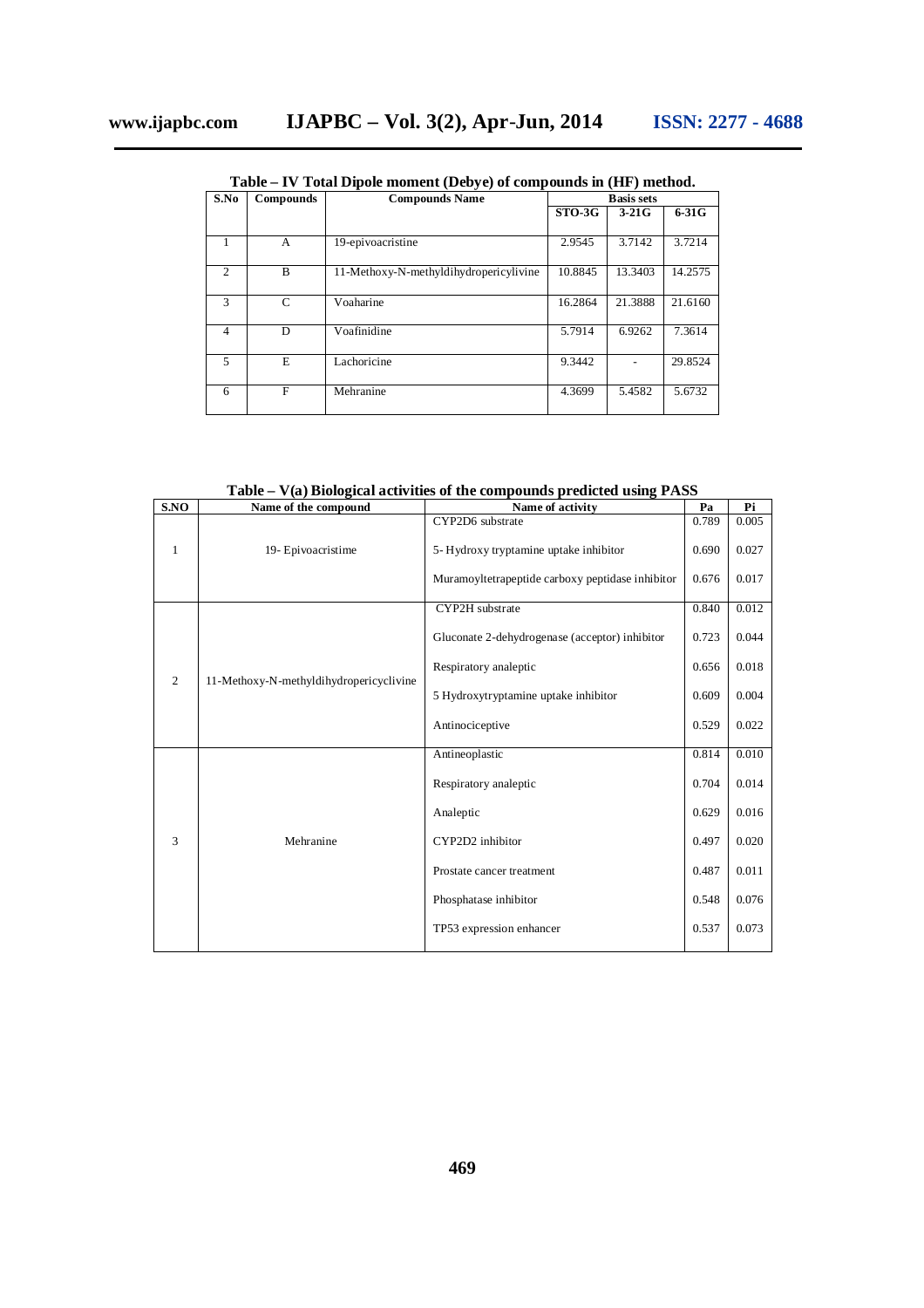| S.NO           | Name of the compound | Name of activity                    | Pa    | Pi    |
|----------------|----------------------|-------------------------------------|-------|-------|
|                |                      | Antineoplastic                      | 0.732 | 0.021 |
| $\overline{4}$ |                      | Gluconate 2-dehydrogenase inhibitor | 0.745 | 0.034 |
|                |                      | Anti-inflammatory                   | 0.636 | 0.025 |
|                | Voaharine            | Antidyskinetic                      | 0.607 | 0.037 |
|                |                      | Phosphatase inhibitor               | 0.611 | 0.042 |
|                |                      | Antineoplastic                      | 0.851 | 0.007 |
| 5              |                      | General pump inhibitor              | 0.573 | 0.032 |
|                | Lahoricine           | Anesthetic general                  | 0.512 | 0.020 |
|                |                      | Alzheimer's disease treatment       | 0.479 | 0.015 |
|                |                      | CYP2H substrate                     | 0.529 | 0.105 |
|                |                      | Alzheimer's disease treatment       | 0.747 | 0.005 |
| 6              |                      | Neurodegenerative disease treatment | 0.747 | 0.005 |
|                | Voafinidine          | Analgesic                           | 0.713 | 0.009 |
|                |                      | Coginition disorder treatment       | 0.677 | 0.005 |
|                |                      |                                     |       |       |

**Table – V(b) Biological activities of the compounds predicted using PASS**

#### **RESULT AND DISCUSSION A) DFT Calculation:**

DFT calculation for binding energy and dipole moments by B3LYP and HF methods using three basis sets (STO-3G, 3-21G, 6-31G) were given in **Table – I & II** revealed the following observations:

#### **a)Energy Calculations by: i) B3LYP method:**

The binding energy values by STO-3G basis sets were found to be -1248.716,-1174.003,-1058.472,-987.210, - 944.943 ,-866.891, and by 3-21G basis sets, -1257.848,- 1182.471, -1066.304,-994.240.- 952.318, - 873.742 for the above six compounds. Using 6-31G basis sets - 1246.406, -118.663, -1071.806, -999.386 and 878.353 a.us. were predicted respectively for the above six compounds

From the above results, it was observed that 19 epivoacristine was found to be more stable than others.

#### **ii) HF method:**

The binding energy values for the above six compounds were found to be -1240.948,- 1167.745, - 1051.779, -981.081, -938.697, -861.046 a.u by STO-3G basis sets, and -1249.729, -1174.886, -1059.340, -987.776, -945.591, -867.673a.u by3-21G basis sets. & -1256.164, -1180.965, -1064.790, -992.770, - 950.592, -872.198 a.u. by 6-31G basis sets respectively.

From the above results, it was also observed that 19 epivoacristine was found to be more stable.

#### **b)Dipole moment Calculation: i) B3LYP method:**

The Dipole moment values for the above six compounds by STO-3G basis sets were found to be 2.5148, 5.2483, 8.4480, 5.4194, 7.0294 and 5.3805 Debye .Using 3-21G basis sets, the Dipole moment were 2.7710, 10.0359, 8.9351, 6.1499, 5.5836 and 5.6581 Debye and by 6-31G basis sets 2.5521, 10.9445, 8.8874, 5.7977 Debye units were found respectively for the above six compounds.

From the above results, it was observed that 19 epivoacristine was found to have lowest Dipole moment values (2.5148, 2.7710 and 2.5521) and hence it was found to be more stable.

#### **ii) HF method:**

The Dipole moment values for the above six compounds by STO-3G basis sets were found to be 2.9545, 108845, 16.2864, 5.7914, 9.3442, 4.3699 Debye and by3-21G basis sets, 3.7142, 13.3403, 21.3888, 6.9262 and 5.4582 Debye were observed for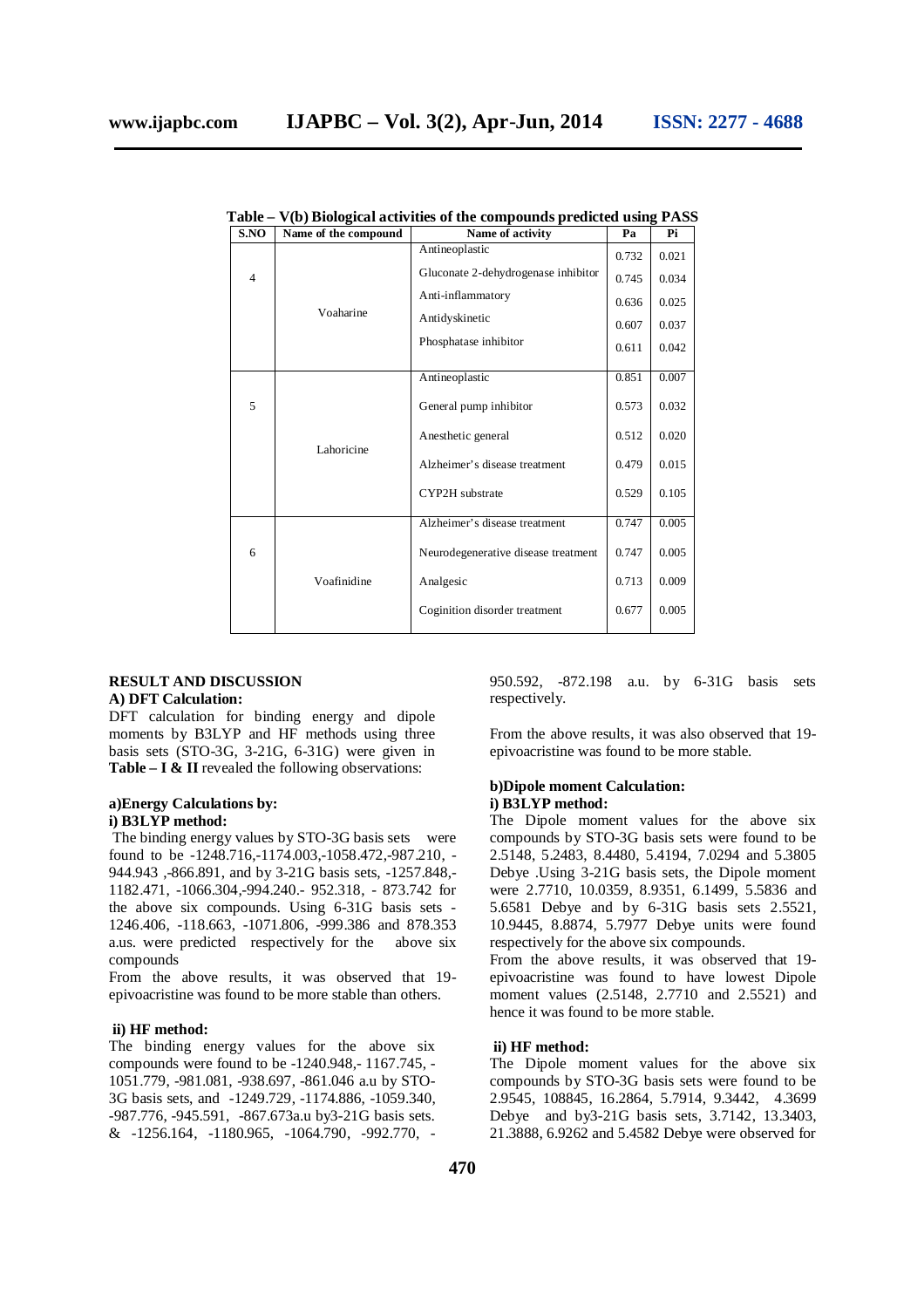these compounds. The Dipole moment values were found to be 3.7214, 14.2575, 21.6160, 7.3614, 29.8524 and 5.6732 Debye by 6-31G basis sets for the above compounds

From the above results, it was also observed that 19 epivoacristine was found to have lowest Dipole moment values (2.9545, 3.7142 and 3.7214) among other compounds and hence it was found to be more stable.

## **B) PASS Prediction:**

All the six compounds isolated from T.divaricata plant were found to exhibit various pharmacological activities in the range (70-85%) as given in **Table – Va&Vb.**

Lahoricine was found to exhibit antineoplastic activity (85.1%) and can be used for the treatment of Alzheimer's disease (47.9%). 11-Methoxy-Nmethyldihydropericyclivine was found to have Gluconate 2-dehydrogenase inhibitor (72.3%) and respiratory analeptic (65.6%) activities. Mehranine exhibited respiratory analeptic (70.4%) and analeptic(62.9%) activities. Antineoplastic and Antiinflammatory activities for Voaharine was found to 73.2% & 63.6% respectively. 19-epivoacristine was found to exhibit 5-hydroxy tryptamine release stimulant (69%) and muramoyltetrapeptide carboxypeptidase inhibitor (67.6%) activities. Voafinidine can be used for the treatment of alzheimer's disease (74.7%) and also exhibited analgesic activities(71.3%).

## **CONCLUSION**

Binding energy calculation for Lahoricine, Mehranine, Voafinidine, Voaharine, 11-Methoxy-Nmethyldihydropericyclivine and 19-epivoacristine compounds byB3LYP & HF methods with STO-3G,3-21G,6-31G basis sets using Gaussian software, indicated that 19-epivoacristine was found to be more stable compared to other compounds as revealed by the binding energy values. The stability of these compounds were also confirmed by dipole moment measurement. The lowest dipole moment values of 19-epivoacristine by B3LYP and HF methods showed that19-epivoacristine was found to be more stable.

The PASS prediction pharmacological activities showed that among the six compounds, Lahoricine, Mehranine and Voaharine exhibited antineoplastic activity as 85% , 81.4% &73.2% respectively . Voafinidine can be used for treatment of Alzheimer's disease (74.7%). 11-Methoxy-Nmethyldihydropericyclivine exhibited gluconate 2 dehydrogenase inhibitor activity 72.3% and 19-

epivoacristine can be used as 5-hydroxytryptamine release stimulant (69%).

## **REFERENCES**

- 1. Basavaraj P, Shivakumar B, Sivakumar H, Anxiolytic Activity of Tabernaemontana divaricata (Linn)R. Br. Flowers extract in mice International journal of Pharma and Biosciences, Jul-Sep 2011;Vol .2: 65-72.
- 2. Qamruzzama , Javed Akhtar Ansari, Mateen sayyed Analgesic and Anti-inflammatory effect of ethanolic extract of Tabernaemontana divaricata flowers in Rats. Scholars Research Library Der Pharmacia Letter,2012; 4(5): 1518- 1522.
- 3. Vieira Ivo J.C., Walter L.B. Medeiras, Cecilia S, Monnerat,Jucimar J, Souza, Leda mathias, Raimundo Braz-Filho, Angelo Pinto C, Priscila M, Sousa, Claudia, Rezende M Rosangela, Epitanio De A, Two fast screening methods (GC-MS and TLC-ChE1 assay) for rapid evaluation of potential anticholinest erasic indole alkaloids in complex mixtures. Anais da Academia Brasileira de Ciencias,2008; 80(3): 419-426.
- 4. Sachin Jain Ankit Jain, Pritesh Paliwal, Shailendra Singh Solanki Asian Pacific Journal of Tropical Medicine, 2012;547-551.
- 5. Pushpa B, Latha K.P ,Vaidya V.P, Shruhi A, Shwath C Invitro Anthelmintic Activity of Leaves extracts of Tabernaemontana coronaria International Journal of Chem Tech Research, 2011; Vol.3: 1788-1790.<br>6. Nowshin Nowaz R
- 6. Nowshin Nowaz Rumzhum, Mostafizur Md, Khalequzzaman Kazal Md, Antioxidant and Cytotoxic Potential of Methanol extract of Tabernaemontana<br>divaricata leaves International current International current Pharmaceutical Journal,2012; 1(2): 27-31.
- 7. Surendra babu N, Theoretical Study of Stability, Tautomerism,Equilibrium Constants (pKT) of 2-Thiouracil in Gas Phase and Different Solvents (Water and Acetonitrile) by the Density Functional Theory Method American Chemical Science Journal,2013; 3(2):137-150.
- 8. Mallikadevi, Palulsamy T.S, Jamuna S, and Karthika K, Analysis For Phytoceuticals And Bioinformatics Approach For The Evaluation Of Therapetic Properties Of Whole Plant Methanolic Extract Of Mukia Maderaspatana (L.) M.Roem. (Cucurbitaceae) – A Traditional Medicinal Plant In Western Districts Of Tamil Nadu, India. Asian Journal of Pharmaceutical and Clinical Research, 2012; Vol. 5: 163-168.